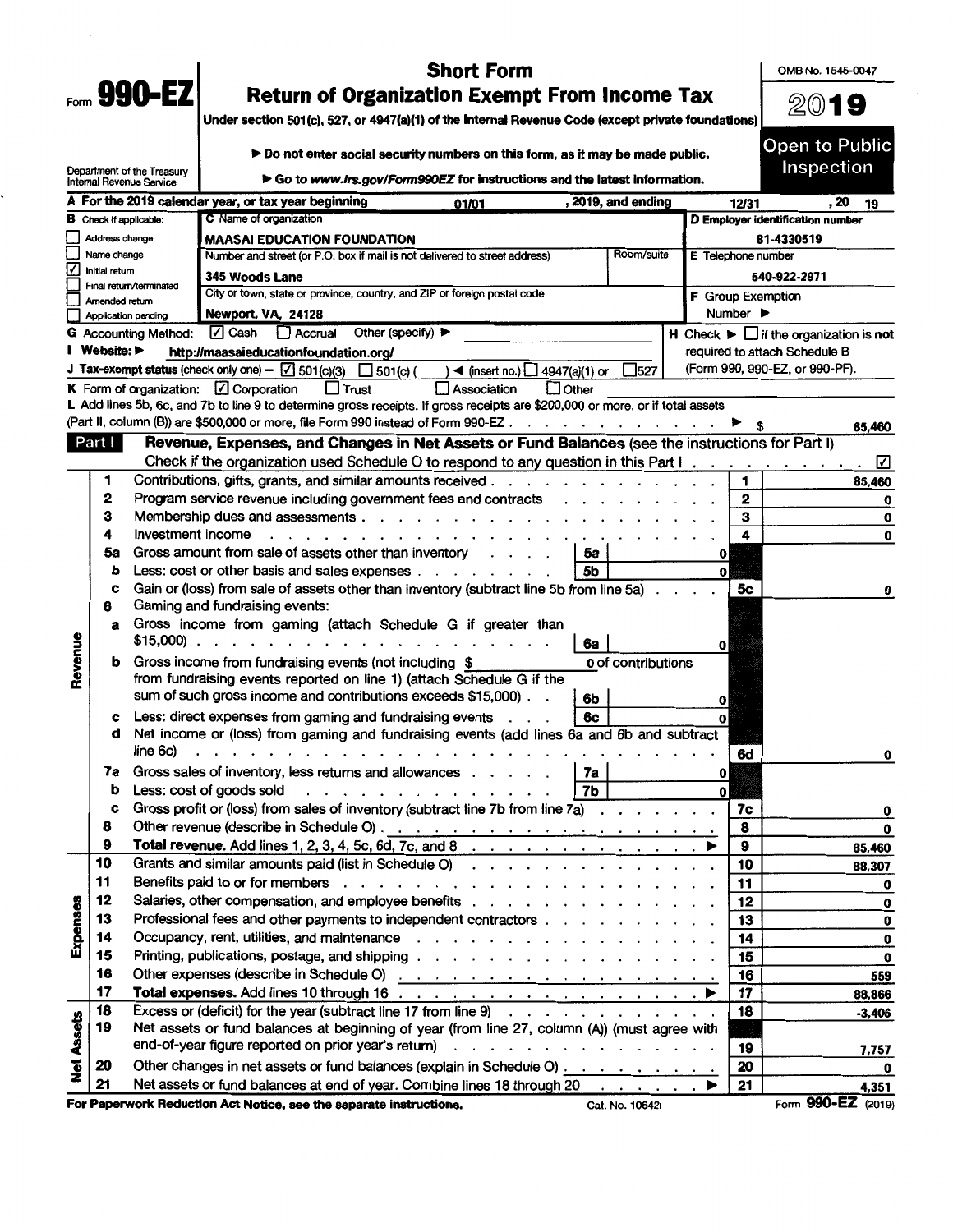|          | Form 990-EZ (2019)                                                                                                                                                                                                   |                                       |                          |                          |            | Page 2                                            |
|----------|----------------------------------------------------------------------------------------------------------------------------------------------------------------------------------------------------------------------|---------------------------------------|--------------------------|--------------------------|------------|---------------------------------------------------|
|          | <b>Balance Sheets (see the instructions for Part II)</b><br>Part II                                                                                                                                                  |                                       |                          |                          |            |                                                   |
|          | Check if the organization used Schedule O to respond to any question in this Part II                                                                                                                                 |                                       |                          |                          |            |                                                   |
|          |                                                                                                                                                                                                                      |                                       |                          | (A) Beginning of year    |            | (B) End of year                                   |
| 22       | Cash, savings, and investments                                                                                                                                                                                       |                                       |                          | 7,757 22                 |            | 4,351                                             |
| 23       | Land and buildings.<br>$\mathbf{r}$ , $\mathbf{r}$ , $\mathbf{r}$ , $\mathbf{r}$ , $\mathbf{r}$                                                                                                                      |                                       |                          |                          | 023        | 0                                                 |
| 24       | Other assets (describe in Schedule O)                                                                                                                                                                                |                                       |                          | O                        | 24         | 0                                                 |
| 25       | Total assets.                                                                                                                                                                                                        |                                       |                          | 7,757 25                 |            | 4,351                                             |
| 26       |                                                                                                                                                                                                                      |                                       |                          | 0                        | 26         | O                                                 |
| 27       | Net assets or fund balances (line 27 of column (B) must agree with line 21)                                                                                                                                          |                                       |                          | 7,757 27                 |            | 4,351                                             |
| Part III | Statement of Program Service Accomplishments (see the instructions for Part III)                                                                                                                                     |                                       |                          |                          |            |                                                   |
|          |                                                                                                                                                                                                                      |                                       |                          |                          |            | <b>Expenses</b>                                   |
|          | Check if the organization used Schedule O to respond to any question in this Part III                                                                                                                                |                                       |                          | $\mathbf{L}$             |            | (Required for section                             |
|          | What is the organization's primary exempt purpose? See Schedule O, Statement 1                                                                                                                                       |                                       |                          |                          |            | 501(c)(3) and 501(c)(4)                           |
|          | Describe the organization's program service accomplishments for each of its three largest program services,<br>as measured by expenses. In a clear and concise manner, describe the services provided, the number of |                                       |                          |                          |            | organizations; optional for<br>others.)           |
|          | persons benefited, and other relevant information for each program title.                                                                                                                                            |                                       |                          |                          |            |                                                   |
| 28       | Support for construction of Engaruka English Medium Primary School. Paid to Engaruka Community                                                                                                                       |                                       |                          |                          |            |                                                   |
|          | Initiative Organization, Arusha, Tanzania. Construction for: Peter Ozolins Dining hall and Crane Classroom                                                                                                           |                                       |                          |                          |            |                                                   |
|          | Buildings.                                                                                                                                                                                                           |                                       |                          |                          |            |                                                   |
|          | 62,517) If this amount includes foreign grants, check here $\dots$ $\Box$<br>(Grants \$                                                                                                                              |                                       |                          |                          | 28a        | 62,517                                            |
| 29.      | Scholarships for Engaruka English Medium Primary School students. Paid to Engaruka Community Initiative                                                                                                              |                                       |                          |                          |            |                                                   |
|          | Organization, Arusha, Tanzania.                                                                                                                                                                                      |                                       |                          |                          |            |                                                   |
|          |                                                                                                                                                                                                                      |                                       |                          |                          |            |                                                   |
|          | 19,951) If this amount includes foreign grants, check here<br>(Grants \$                                                                                                                                             |                                       |                          | ▶  √                     | 29a        | 19,951                                            |
| 30       | Scholarship for Luka Lekide to attend St. Augustine University in Mwanza, Tanzania.                                                                                                                                  |                                       |                          |                          |            |                                                   |
|          |                                                                                                                                                                                                                      |                                       |                          |                          |            |                                                   |
|          |                                                                                                                                                                                                                      |                                       |                          |                          |            |                                                   |
|          | 700) If this amount includes foreign grants, check here $\dots$ $\rightarrow$<br>(Grants \$                                                                                                                          |                                       |                          | $\vert \checkmark \vert$ | <b>30a</b> | 700                                               |
|          | 31 Other program services (describe in Schedule O) See Schedule O, Statement 2.                                                                                                                                      |                                       |                          |                          |            |                                                   |
|          |                                                                                                                                                                                                                      |                                       |                          |                          | 31a        |                                                   |
|          | 5,139) If this amount includes foreign grants, check here<br>(Grants \$<br>32 Total program service expenses (add lines 28a through 31a)                                                                             |                                       |                          |                          | 32         | 5.139                                             |
|          |                                                                                                                                                                                                                      |                                       |                          |                          |            | 88,307                                            |
|          | List of Officers, Directors, Trustees, and Key Employees (list each one even if not compensated-see the instructions for Part IV)<br>Part IV                                                                         |                                       |                          |                          |            |                                                   |
|          | Check if the organization used Schedule O to respond to any question in this Part IV                                                                                                                                 |                                       | (c) Reportable           | (d) Health benefits,     |            |                                                   |
|          |                                                                                                                                                                                                                      | (b) Average                           | compensation             |                          |            | contributions to employee (e) Estimated amount of |
|          | (a) Name and title                                                                                                                                                                                                   | hours per week<br>devoted to position | (Forms W-2/1099-MISC)    | benefit plans, and       |            | other compensation                                |
|          |                                                                                                                                                                                                                      |                                       | (if not paid, enter -0-) | deferred compensation    |            |                                                   |
|          | <b>Theo Dillaha</b>                                                                                                                                                                                                  | 20.00                                 | O                        |                          | 0          | 0                                                 |
|          | <b>Board Member, Chairperson</b>                                                                                                                                                                                     |                                       |                          |                          |            |                                                   |
|          | <b>Rebecca Caldwell</b>                                                                                                                                                                                              | 3.00                                  | $\mathbf{o}$             |                          | 0          | ٥                                                 |
|          | <b>Board member</b>                                                                                                                                                                                                  |                                       |                          |                          |            |                                                   |
|          | <b>Brian Benham</b>                                                                                                                                                                                                  | 2.00                                  | 0                        |                          | O          | 0                                                 |
|          | Board member, Secretary                                                                                                                                                                                              |                                       |                          |                          |            |                                                   |
|          | Karen Scalf-Benham                                                                                                                                                                                                   | 2.00                                  | 0                        |                          | o          | 0                                                 |
|          | <b>Board member, Treasurer</b>                                                                                                                                                                                       |                                       |                          |                          |            |                                                   |
|          | <b>Evelyn Parish</b>                                                                                                                                                                                                 | 2.00                                  | 0                        |                          | o          | 0                                                 |
|          | <b>Board member</b>                                                                                                                                                                                                  |                                       |                          |                          |            |                                                   |
|          | <b>Kerry Brisco</b>                                                                                                                                                                                                  | 2.00                                  | 0                        |                          | 0          | 0                                                 |
|          |                                                                                                                                                                                                                      |                                       |                          |                          |            |                                                   |
|          | <b>Board member</b>                                                                                                                                                                                                  |                                       |                          |                          |            | U                                                 |
|          | <b>Audrey Spielmann</b>                                                                                                                                                                                              | 3.00                                  | $\bf{0}$                 |                          | o          |                                                   |
|          | <b>Board member</b>                                                                                                                                                                                                  |                                       |                          |                          |            |                                                   |
|          | <b>Randy Stith</b>                                                                                                                                                                                                   | 2.00                                  | 0                        |                          | O          |                                                   |
|          | <b>Board member</b>                                                                                                                                                                                                  |                                       |                          |                          |            |                                                   |
|          |                                                                                                                                                                                                                      |                                       |                          |                          |            |                                                   |
|          |                                                                                                                                                                                                                      |                                       |                          |                          |            |                                                   |
|          |                                                                                                                                                                                                                      |                                       |                          |                          |            |                                                   |
|          |                                                                                                                                                                                                                      |                                       |                          |                          |            |                                                   |
|          |                                                                                                                                                                                                                      |                                       |                          |                          |            |                                                   |
|          |                                                                                                                                                                                                                      |                                       |                          |                          |            |                                                   |
|          |                                                                                                                                                                                                                      |                                       |                          |                          |            |                                                   |
|          |                                                                                                                                                                                                                      |                                       |                          |                          |            |                                                   |
|          |                                                                                                                                                                                                                      |                                       |                          |                          |            |                                                   |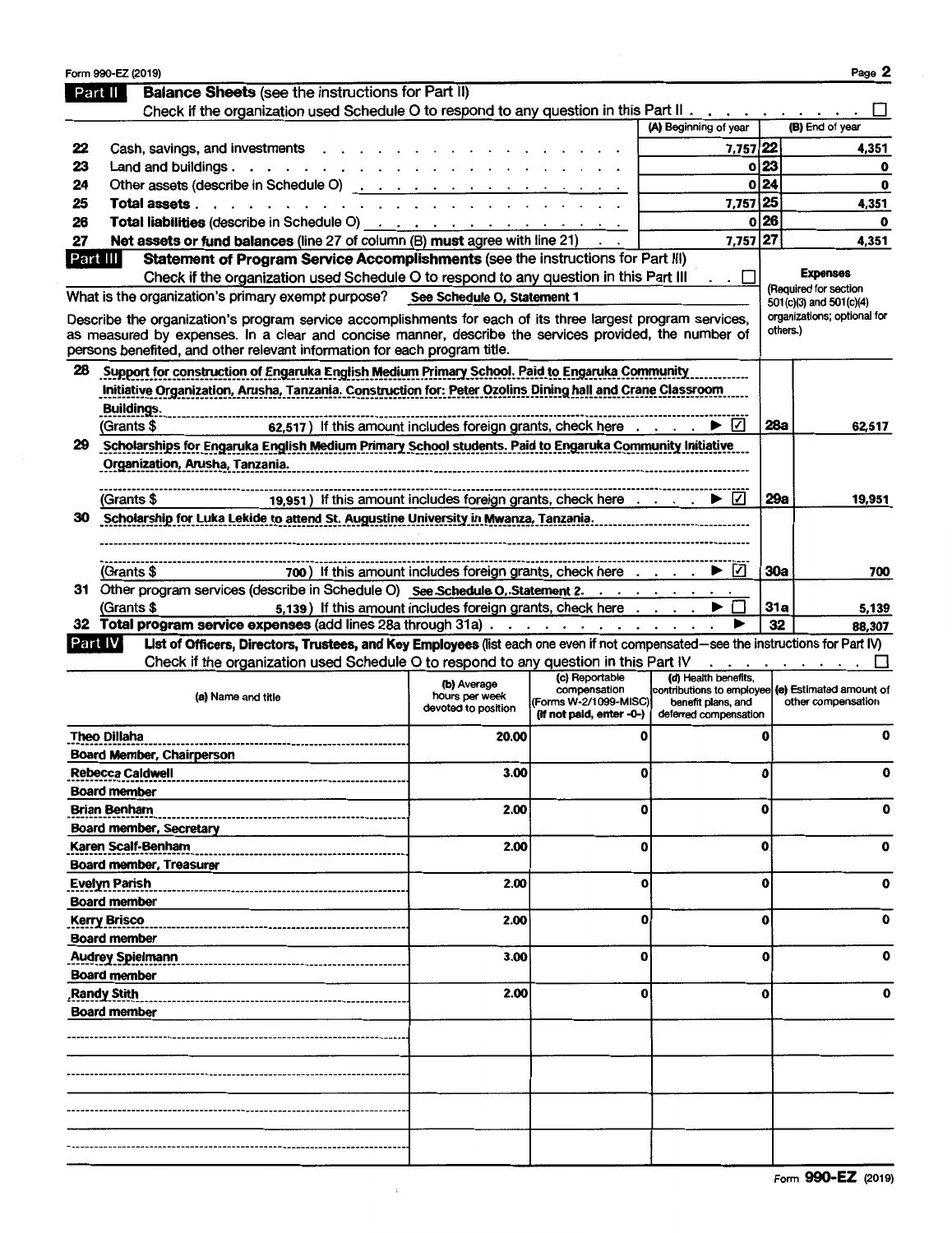|        | Form 990-EZ (2019)                                                                                                                                                                                                                                                                                                                                                                                             |                 |            | Page 3    |
|--------|----------------------------------------------------------------------------------------------------------------------------------------------------------------------------------------------------------------------------------------------------------------------------------------------------------------------------------------------------------------------------------------------------------------|-----------------|------------|-----------|
| Part V | <b>Other Information</b> (Note the Schedule A and personal benefit contract statement requirements in the<br>instructions for Part V.) Check if the organization used Schedule O to respond to any question in this Part V                                                                                                                                                                                     |                 |            |           |
|        |                                                                                                                                                                                                                                                                                                                                                                                                                |                 | <b>Yes</b> | No        |
| 33     | Did the organization engage in any significant activity not previously reported to the IRS? If "Yes," provide a<br>detailed description of each activity in Schedule O<br><u>na na kaominina mpikambana na kaominina mpikambana na kaominina mpikambana na kaominina mpikambana na kaominina mpikambana na kaominina mpikambana na kaominina mpikambana na kaominina mpikambana na kaominina mpikambana na</u> | 33              |            | ✔         |
| 34     | Were any significant changes made to the organizing or governing documents? If "Yes," attach a conformed                                                                                                                                                                                                                                                                                                       |                 |            |           |
|        | copy of the amended documents if they reflect a change to the organization's name. Otherwise, explain the                                                                                                                                                                                                                                                                                                      |                 |            |           |
|        | change on Schedule O. See instructions<br>.                                                                                                                                                                                                                                                                                                                                                                    | 34              |            |           |
| 35a    | Did the organization have unrelated business gross income of \$1,000 or more during the year from business<br>activities (such as those reported on lines 2, 6a, and 7a, among others)?.<br>and the contract of the contract of                                                                                                                                                                                | 35a             |            | ✔         |
| b      | If "Yes" to line 35a, has the organization filed a Form 990-T for the year? If "No," provide an explanation in Schedule O                                                                                                                                                                                                                                                                                      | 35b             |            |           |
| c      | Was the organization a section 501(c)(4), 501(c)(5), or 501(c)(6) organization subject to section 6033(e) notice,<br>reporting, and proxy tax requirements during the year? If "Yes," complete Schedule C, Part III                                                                                                                                                                                            |                 |            |           |
| 36     | Did the organization undergo a liquidation, dissolution, termination, or significant disposition of net assets                                                                                                                                                                                                                                                                                                 | 35c             |            |           |
|        | during the year? If "Yes," complete applicable parts of Schedule N<br><b><i>Contract Contract Artist</i></b>                                                                                                                                                                                                                                                                                                   | 36              |            |           |
| 37a    | Enter amount of political expenditures, direct or indirect, as described in the instructions $\blacktriangleright$   37a  <br>0                                                                                                                                                                                                                                                                                |                 |            |           |
| b      | Did the organization file Form 1120-POL for this year? $\ldots$ $\ldots$ $\ldots$ $\ldots$ $\ldots$ $\ldots$                                                                                                                                                                                                                                                                                                   | 37b             |            |           |
| 38a    | Did the organization borrow from, or make any loans to, any officer, director, trustee, or key employee; or were                                                                                                                                                                                                                                                                                               |                 |            |           |
|        | any such loans made in a prior year and still outstanding at the end of the tax year covered by this return?                                                                                                                                                                                                                                                                                                   | 38a             |            |           |
|        | <b>b</b> If "Yes," complete Schedule L, Part II, and enter the total amount involved<br>38b                                                                                                                                                                                                                                                                                                                    |                 |            |           |
| 39     | Section 501(c)(7) organizations. Enter:                                                                                                                                                                                                                                                                                                                                                                        |                 |            |           |
| a      | Initiation fees and capital contributions included on line 9<br>39a                                                                                                                                                                                                                                                                                                                                            |                 |            |           |
| b      | 39b<br>Gross receipts, included on line 9, for public use of club facilities<br>$\mathbf{r}$ and $\mathbf{r}$ and $\mathbf{r}$ and $\mathbf{r}$                                                                                                                                                                                                                                                                |                 |            |           |
| 40a    | Section 501(c)(3) organizations. Enter amount of tax imposed on the organization during the year under:<br>section 4911<br>$\alpha$ ; section 4912<br>$\mathbf{o}$ ; section 4955<br>0                                                                                                                                                                                                                         |                 |            |           |
| b      | Section 501(c)(3), 501(c)(4), and 501(c)(29) organizations. Did the organization engage in any section 4958                                                                                                                                                                                                                                                                                                    |                 |            |           |
|        | excess benefit transaction during the year, or did it engage in an excess benefit transaction in a prior year<br>that has not been reported on any of its prior Forms 990 or 990-EZ? If "Yes," complete Schedule L, Part I                                                                                                                                                                                     | 40 <sub>b</sub> |            |           |
| c      | Section 501(c)(3), 501(c)(4), and 501(c)(29) organizations. Enter amount of tax imposed                                                                                                                                                                                                                                                                                                                        |                 |            |           |
|        | on organization managers or disqualified persons during the year under sections 4912,                                                                                                                                                                                                                                                                                                                          |                 |            |           |
|        | 0<br>Section 501(c)(3), 501(c)(4), and 501(c)(29) organizations. Enter amount of tax on line                                                                                                                                                                                                                                                                                                                   |                 |            |           |
| d      | 40c reimbursed by the organization                                                                                                                                                                                                                                                                                                                                                                             |                 |            |           |
| e      | All organizations. At any time during the tax year, was the organization a party to a prohibited tax shelter<br>transaction? If "Yes," complete Form 8886-T                                                                                                                                                                                                                                                    | 40e             |            |           |
| 41     | List the states with which a copy of this return is filed $\blacktriangleright$ va                                                                                                                                                                                                                                                                                                                             |                 |            |           |
| 42a    | The organization's books are in care of ▶ Theo Dillaha<br>Telephone no. $\blacktriangleright$                                                                                                                                                                                                                                                                                                                  | 540-922-2971    |            |           |
|        | Located at > 345 Woods Lane, Newport, VA 24128<br>$ZIP + 4$<br>.                                                                                                                                                                                                                                                                                                                                               | 24128           |            |           |
| b      | At any time during the calendar year, did the organization have an interest in or a signature or other authority over<br>a financial account in a foreign country (such as a bank account, securities account, or other financial account)?                                                                                                                                                                    |                 | <b>Yes</b> | <b>No</b> |
|        | If "Yes," enter the name of the foreign country                                                                                                                                                                                                                                                                                                                                                                | 42b             |            |           |
|        | See the instructions for exceptions and filing requirements for FinCEN Form 114, Report of Foreign Bank and                                                                                                                                                                                                                                                                                                    |                 |            |           |
|        | Financial Accounts (FBAR).                                                                                                                                                                                                                                                                                                                                                                                     |                 |            |           |
| c      | At any time during the calendar year, did the organization maintain an office outside the United States?<br>If "Yes," enter the name of the foreign country >                                                                                                                                                                                                                                                  | 42c             |            |           |
| 43     | Section 4947(a)(1) nonexempt charitable trusts filing Form 990-EZ in lieu of Form 1041-Check here                                                                                                                                                                                                                                                                                                              |                 |            |           |
|        | and enter the amount of tax-exempt interest received or accrued during the tax year<br>43                                                                                                                                                                                                                                                                                                                      |                 |            |           |
|        |                                                                                                                                                                                                                                                                                                                                                                                                                |                 | Yes No     |           |
| 44а    | Did the organization maintain any donor advised funds during the year? If "Yes," Form 990 must be<br>completed instead of Form 990-EZ<br>$\frac{1}{2}$ , $\frac{1}{2}$ , $\frac{1}{2}$ , $\frac{1}{2}$ , $\frac{1}{2}$ , $\frac{1}{2}$ , $\frac{1}{2}$ , $\frac{1}{2}$ , $\frac{1}{2}$ , $\frac{1}{2}$                                                                                                         | 44a             |            |           |
| b      | Did the organization operate one or more hospital facilities during the year? If "Yes," Form 990 must be<br>completed instead of Form 990-EZ<br>فالمنافذ والمنافر فالقارف فالقارف فالقارف فالقارف فالمنافر                                                                                                                                                                                                     | 44b             |            |           |
| c      | Did the organization receive any payments for indoor tanning services during the year?                                                                                                                                                                                                                                                                                                                         | 44c             |            |           |
| d      | If "Yes" to line 44c, has the organization filed a Form 720 to report these payments? If "No," provide an                                                                                                                                                                                                                                                                                                      |                 |            |           |
|        | explanation in Schedule O<br>$\sim 10$ $\sim 10$                                                                                                                                                                                                                                                                                                                                                               | 44d             |            |           |
| 45а    | Did the organization have a controlled entity within the meaning of section $512(b)(13)?$                                                                                                                                                                                                                                                                                                                      | 45a             |            |           |
| b      | Did the organization receive any payment from or engage in any transaction with a controlled entity within the                                                                                                                                                                                                                                                                                                 |                 |            |           |
|        | meaning of section 512(b)(13)? If "Yes," Form 990 and Schedule R may need to be completed instead of                                                                                                                                                                                                                                                                                                           | 45 <b>b</b>     |            |           |

Form 990-EZ (2019)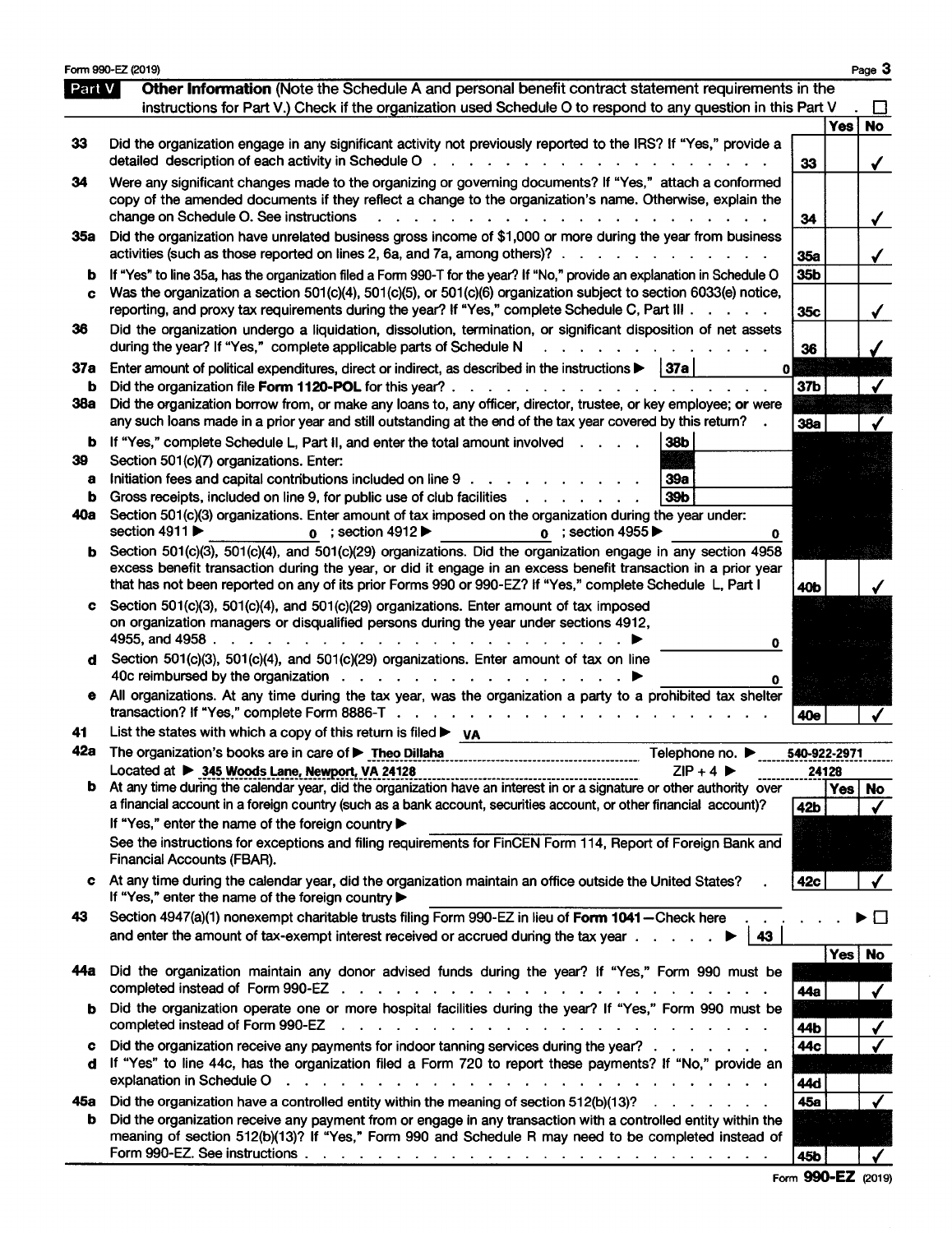|                | Form 990-EZ (2019)                                                                                                  |      | Page 4    |
|----------------|---------------------------------------------------------------------------------------------------------------------|------|-----------|
|                |                                                                                                                     | Yes! | <b>No</b> |
| 46             | Did the organization engage, directly or indirectly, in political campaign activities on behalf of or in opposition |      |           |
|                | to candidates for public office? If "Yes," complete Schedule C, Part I.<br>46                                       |      |           |
| <b>Part VI</b> | Section 501(c)(3) Organizations Only                                                                                |      |           |
|                | All section 501(c)(3) organizations must answer questions 47-49b and 52, and complete the tables for lines          |      |           |
|                | <b>EO and E1</b>                                                                                                    |      |           |

|     | .                                                                                                                                          |     |       |    |
|-----|--------------------------------------------------------------------------------------------------------------------------------------------|-----|-------|----|
|     | Check if the organization used Schedule O to respond to any question in this Part VI<br><u>in the second contract of the second second</u> |     |       |    |
|     |                                                                                                                                            |     | res i | No |
| 47  | Did the organization engage in lobbying activities or have a section 501(h) election in effect during the tax                              |     |       |    |
|     |                                                                                                                                            | 47  |       |    |
| 48  | Is the organization a school as described in section $170(b)(1)(A)(ii)?$ If "Yes," complete Schedule E $\ldots$ $\ldots$                   | 48  |       |    |
| 49а | Did the organization make any transfers to an exempt non-charitable related organization?                                                  | 49a |       |    |
|     | <b>b</b> If "Yes," was the related organization a section 527 organization? $\ldots$ $\ldots$ $\ldots$ $\ldots$ $\ldots$ $\ldots$          | 49b |       |    |
| 50  | Complete this table for the organization's five highest compensated employees (other than officers, directors, trustees, and key           |     |       |    |

employees) who each received more than \$100,000 of compensation from the organization. If there is none, enter "None."

| (a) Name and title of each employee | (b) Average<br>hours per week<br>devoted to position | (c) Reportable<br>compensation<br>(Forms W-2/1099-MISC) | (d) Health benefits,<br>contributions to employee<br>benefit plans, and deferred<br>compensation | (e) Estimated amount of<br>other compensation |
|-------------------------------------|------------------------------------------------------|---------------------------------------------------------|--------------------------------------------------------------------------------------------------|-----------------------------------------------|
| <b>None</b>                         |                                                      |                                                         |                                                                                                  |                                               |
|                                     |                                                      |                                                         |                                                                                                  |                                               |
|                                     |                                                      |                                                         |                                                                                                  |                                               |
|                                     |                                                      |                                                         |                                                                                                  |                                               |
|                                     |                                                      |                                                         |                                                                                                  |                                               |

f Total number of other employees paid over \$100,000 . . . . .  $\blacktriangleright$ 

51 Complete this table for the organization's five highest compensated independent contractors who each received more than \$100,000 of compensation from the organization. If there is none, enter "None."

| (a) Name and business address of each independent contractor                  | (b) Type of service | (c) Compensation |
|-------------------------------------------------------------------------------|---------------------|------------------|
| <b>None</b>                                                                   |                     |                  |
|                                                                               |                     |                  |
|                                                                               |                     |                  |
|                                                                               |                     |                  |
|                                                                               |                     |                  |
|                                                                               |                     |                  |
| d Total number of other independent contractors each receiving over \$100,000 | $\cdot$ $\cdot$     |                  |

**d** lotal number of other independent contractors each receiving over \$100,000 . . . <br>52 Did the organization complete Schedule A? Note: All section 501(c)(3) organizations must attach a

completed Schedule A . . . . . . . . . . . . . . . . . D Yes No  $\sim$  $\mathbf{r}$  $\mathbf{r}$  . The set of  $\mathbf{r}$  $\ddot{\phantom{a}}$ 

Under penalties of perjury, I declare that I have examined this return, including accompanying schedules and statements, and to the best of my knowledge and belief, it is true, correct, and complete. Declaration of preparer (other than officer) is based on all information of which preparer has any knowledge.

| <b>Sign</b><br><b>Here</b> | Signature of officer<br><b>Theo Dillaha, Board Chairperson</b><br>Type or print name and title |                      |      | Date      |                          |           |  |
|----------------------------|------------------------------------------------------------------------------------------------|----------------------|------|-----------|--------------------------|-----------|--|
| Paid<br><b>Preparer</b>    | Print/Type preparer's name                                                                     | Preparer's signature | Date |           | Check I<br>self-employed | PTIN      |  |
| <b>Use Only</b>            | Firm's name                                                                                    |                      |      |           | Firm's EIN ▶             |           |  |
|                            | Firm's address $\blacktriangleright$                                                           |                      |      | Phone no. |                          |           |  |
|                            | May the IRS discuss this return with the preparer shown above? See instructions                |                      |      |           |                          | No<br>Yes |  |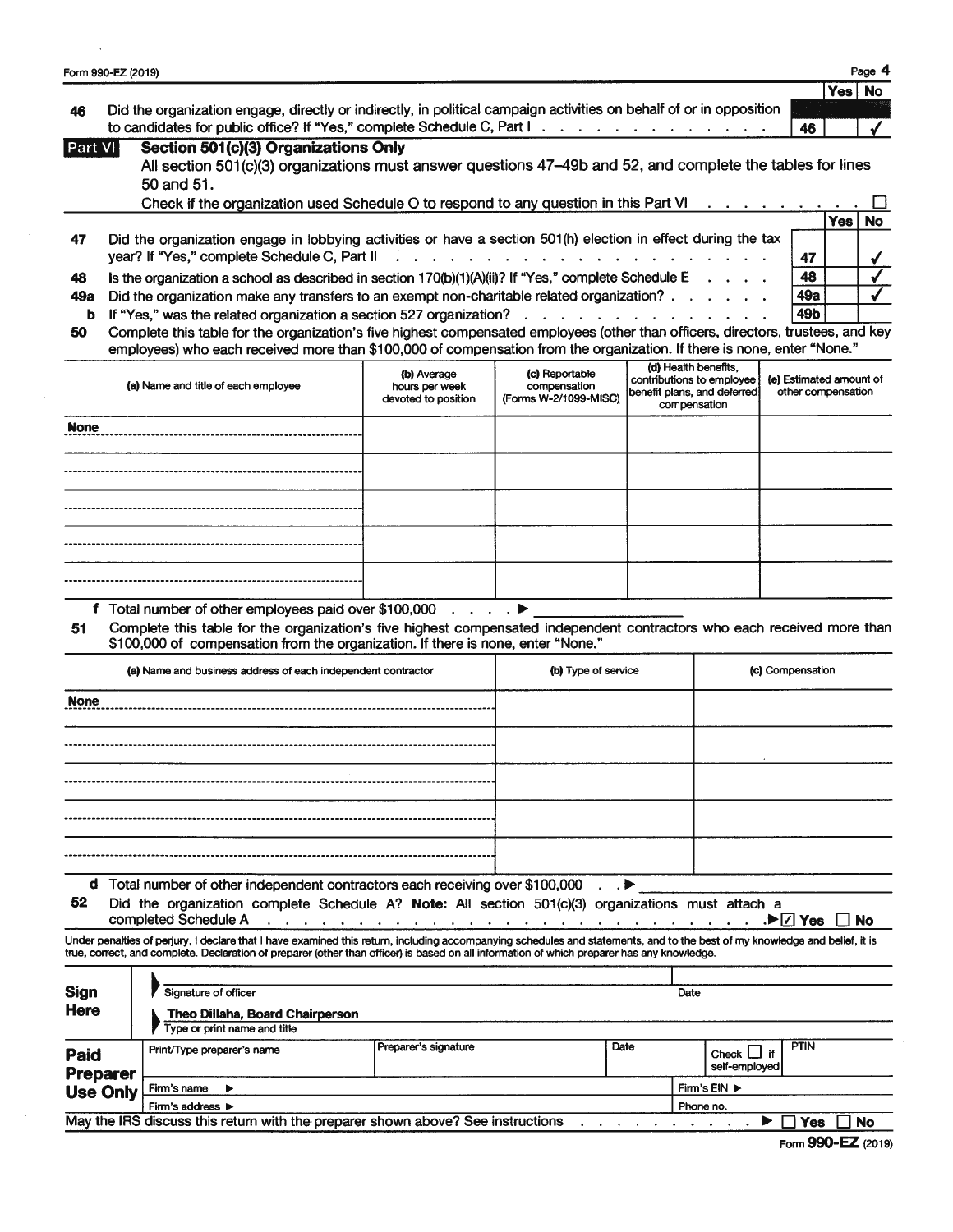**SCHEDULE A**  (Form 990 or 990-EZ)

# **Public Charity Status and Public Support**

OMB No. 1545-0047

Complete if the organization is a section 501(c)(3) organization or a section 4947(a)(1) nonexempt charitable trust. Attach to Form 990 or Form 990-EZ.

▶ Go to www.irs.gov/Form990 for instructions and the latest information.

~@19 Open to Public Inspection

| Department of the Treasury<br>Internal Revenue Service                                                        |
|---------------------------------------------------------------------------------------------------------------|
| his serve that the company and the service of the service of the service of the service of the service of the |

| <b>MAASAI EDUCATION FOUNDATION</b><br>Reason for Public Charity Status (All organizations must complete this part.) See instructions.<br>The organization is not a private foundation because it is: (For lines 1 through 12, check only one box.)<br>$\Box$ A church, convention of churches, or association of churches described in section 170(b)(1)(A)(i).<br>$\Box$ A school described in <b>section 170(b)(1)(A)(ii).</b> (Attach Schedule E (Form 990 or 990-EZ).)<br>$\Box$ A hospital or a cooperative hospital service organization described in section 170(b)(1)(A)(iii). |                                                   |                                                                                     |                                                            |                                                                                                                                                                                                                                  | 81-4330519                                                                                                                                                                                      |                                                                                                                                                                                                                                                                                                                                                                                                                                                                                                                                                                                                                                                                                                                                                                                                                                                                                                                                                                                                                                                                                                                                                                                                                                                                                                                                                                                                                                                                                                                                                                                                                                                                                                                                                                                                                                                                                                                                                                                                                                                                                                                                                                                                                                                                                                                                                                                                                                                                                                                                                                                                                                                                                                                                                                                                                                                                                                                                                                                                |
|----------------------------------------------------------------------------------------------------------------------------------------------------------------------------------------------------------------------------------------------------------------------------------------------------------------------------------------------------------------------------------------------------------------------------------------------------------------------------------------------------------------------------------------------------------------------------------------|---------------------------------------------------|-------------------------------------------------------------------------------------|------------------------------------------------------------|----------------------------------------------------------------------------------------------------------------------------------------------------------------------------------------------------------------------------------|-------------------------------------------------------------------------------------------------------------------------------------------------------------------------------------------------|------------------------------------------------------------------------------------------------------------------------------------------------------------------------------------------------------------------------------------------------------------------------------------------------------------------------------------------------------------------------------------------------------------------------------------------------------------------------------------------------------------------------------------------------------------------------------------------------------------------------------------------------------------------------------------------------------------------------------------------------------------------------------------------------------------------------------------------------------------------------------------------------------------------------------------------------------------------------------------------------------------------------------------------------------------------------------------------------------------------------------------------------------------------------------------------------------------------------------------------------------------------------------------------------------------------------------------------------------------------------------------------------------------------------------------------------------------------------------------------------------------------------------------------------------------------------------------------------------------------------------------------------------------------------------------------------------------------------------------------------------------------------------------------------------------------------------------------------------------------------------------------------------------------------------------------------------------------------------------------------------------------------------------------------------------------------------------------------------------------------------------------------------------------------------------------------------------------------------------------------------------------------------------------------------------------------------------------------------------------------------------------------------------------------------------------------------------------------------------------------------------------------------------------------------------------------------------------------------------------------------------------------------------------------------------------------------------------------------------------------------------------------------------------------------------------------------------------------------------------------------------------------------------------------------------------------------------------------------------------------|
|                                                                                                                                                                                                                                                                                                                                                                                                                                                                                                                                                                                        |                                                   |                                                                                     |                                                            |                                                                                                                                                                                                                                  |                                                                                                                                                                                                 |                                                                                                                                                                                                                                                                                                                                                                                                                                                                                                                                                                                                                                                                                                                                                                                                                                                                                                                                                                                                                                                                                                                                                                                                                                                                                                                                                                                                                                                                                                                                                                                                                                                                                                                                                                                                                                                                                                                                                                                                                                                                                                                                                                                                                                                                                                                                                                                                                                                                                                                                                                                                                                                                                                                                                                                                                                                                                                                                                                                                |
|                                                                                                                                                                                                                                                                                                                                                                                                                                                                                                                                                                                        |                                                   |                                                                                     |                                                            |                                                                                                                                                                                                                                  |                                                                                                                                                                                                 |                                                                                                                                                                                                                                                                                                                                                                                                                                                                                                                                                                                                                                                                                                                                                                                                                                                                                                                                                                                                                                                                                                                                                                                                                                                                                                                                                                                                                                                                                                                                                                                                                                                                                                                                                                                                                                                                                                                                                                                                                                                                                                                                                                                                                                                                                                                                                                                                                                                                                                                                                                                                                                                                                                                                                                                                                                                                                                                                                                                                |
|                                                                                                                                                                                                                                                                                                                                                                                                                                                                                                                                                                                        |                                                   |                                                                                     |                                                            |                                                                                                                                                                                                                                  |                                                                                                                                                                                                 |                                                                                                                                                                                                                                                                                                                                                                                                                                                                                                                                                                                                                                                                                                                                                                                                                                                                                                                                                                                                                                                                                                                                                                                                                                                                                                                                                                                                                                                                                                                                                                                                                                                                                                                                                                                                                                                                                                                                                                                                                                                                                                                                                                                                                                                                                                                                                                                                                                                                                                                                                                                                                                                                                                                                                                                                                                                                                                                                                                                                |
|                                                                                                                                                                                                                                                                                                                                                                                                                                                                                                                                                                                        |                                                   |                                                                                     |                                                            |                                                                                                                                                                                                                                  |                                                                                                                                                                                                 |                                                                                                                                                                                                                                                                                                                                                                                                                                                                                                                                                                                                                                                                                                                                                                                                                                                                                                                                                                                                                                                                                                                                                                                                                                                                                                                                                                                                                                                                                                                                                                                                                                                                                                                                                                                                                                                                                                                                                                                                                                                                                                                                                                                                                                                                                                                                                                                                                                                                                                                                                                                                                                                                                                                                                                                                                                                                                                                                                                                                |
|                                                                                                                                                                                                                                                                                                                                                                                                                                                                                                                                                                                        |                                                   |                                                                                     |                                                            |                                                                                                                                                                                                                                  |                                                                                                                                                                                                 |                                                                                                                                                                                                                                                                                                                                                                                                                                                                                                                                                                                                                                                                                                                                                                                                                                                                                                                                                                                                                                                                                                                                                                                                                                                                                                                                                                                                                                                                                                                                                                                                                                                                                                                                                                                                                                                                                                                                                                                                                                                                                                                                                                                                                                                                                                                                                                                                                                                                                                                                                                                                                                                                                                                                                                                                                                                                                                                                                                                                |
|                                                                                                                                                                                                                                                                                                                                                                                                                                                                                                                                                                                        |                                                   |                                                                                     |                                                            |                                                                                                                                                                                                                                  |                                                                                                                                                                                                 |                                                                                                                                                                                                                                                                                                                                                                                                                                                                                                                                                                                                                                                                                                                                                                                                                                                                                                                                                                                                                                                                                                                                                                                                                                                                                                                                                                                                                                                                                                                                                                                                                                                                                                                                                                                                                                                                                                                                                                                                                                                                                                                                                                                                                                                                                                                                                                                                                                                                                                                                                                                                                                                                                                                                                                                                                                                                                                                                                                                                |
| A medical research organization operated in conjunction with a hospital described in section 170(b)(1)(A)(iii). Enter the<br>hospital's name, city, and state:                                                                                                                                                                                                                                                                                                                                                                                                                         |                                                   |                                                                                     |                                                            |                                                                                                                                                                                                                                  |                                                                                                                                                                                                 |                                                                                                                                                                                                                                                                                                                                                                                                                                                                                                                                                                                                                                                                                                                                                                                                                                                                                                                                                                                                                                                                                                                                                                                                                                                                                                                                                                                                                                                                                                                                                                                                                                                                                                                                                                                                                                                                                                                                                                                                                                                                                                                                                                                                                                                                                                                                                                                                                                                                                                                                                                                                                                                                                                                                                                                                                                                                                                                                                                                                |
|                                                                                                                                                                                                                                                                                                                                                                                                                                                                                                                                                                                        |                                                   |                                                                                     |                                                            |                                                                                                                                                                                                                                  |                                                                                                                                                                                                 |                                                                                                                                                                                                                                                                                                                                                                                                                                                                                                                                                                                                                                                                                                                                                                                                                                                                                                                                                                                                                                                                                                                                                                                                                                                                                                                                                                                                                                                                                                                                                                                                                                                                                                                                                                                                                                                                                                                                                                                                                                                                                                                                                                                                                                                                                                                                                                                                                                                                                                                                                                                                                                                                                                                                                                                                                                                                                                                                                                                                |
|                                                                                                                                                                                                                                                                                                                                                                                                                                                                                                                                                                                        |                                                   |                                                                                     |                                                            |                                                                                                                                                                                                                                  |                                                                                                                                                                                                 |                                                                                                                                                                                                                                                                                                                                                                                                                                                                                                                                                                                                                                                                                                                                                                                                                                                                                                                                                                                                                                                                                                                                                                                                                                                                                                                                                                                                                                                                                                                                                                                                                                                                                                                                                                                                                                                                                                                                                                                                                                                                                                                                                                                                                                                                                                                                                                                                                                                                                                                                                                                                                                                                                                                                                                                                                                                                                                                                                                                                |
|                                                                                                                                                                                                                                                                                                                                                                                                                                                                                                                                                                                        |                                                   |                                                                                     |                                                            |                                                                                                                                                                                                                                  |                                                                                                                                                                                                 |                                                                                                                                                                                                                                                                                                                                                                                                                                                                                                                                                                                                                                                                                                                                                                                                                                                                                                                                                                                                                                                                                                                                                                                                                                                                                                                                                                                                                                                                                                                                                                                                                                                                                                                                                                                                                                                                                                                                                                                                                                                                                                                                                                                                                                                                                                                                                                                                                                                                                                                                                                                                                                                                                                                                                                                                                                                                                                                                                                                                |
|                                                                                                                                                                                                                                                                                                                                                                                                                                                                                                                                                                                        |                                                   |                                                                                     |                                                            |                                                                                                                                                                                                                                  |                                                                                                                                                                                                 |                                                                                                                                                                                                                                                                                                                                                                                                                                                                                                                                                                                                                                                                                                                                                                                                                                                                                                                                                                                                                                                                                                                                                                                                                                                                                                                                                                                                                                                                                                                                                                                                                                                                                                                                                                                                                                                                                                                                                                                                                                                                                                                                                                                                                                                                                                                                                                                                                                                                                                                                                                                                                                                                                                                                                                                                                                                                                                                                                                                                |
|                                                                                                                                                                                                                                                                                                                                                                                                                                                                                                                                                                                        |                                                   |                                                                                     |                                                            |                                                                                                                                                                                                                                  |                                                                                                                                                                                                 |                                                                                                                                                                                                                                                                                                                                                                                                                                                                                                                                                                                                                                                                                                                                                                                                                                                                                                                                                                                                                                                                                                                                                                                                                                                                                                                                                                                                                                                                                                                                                                                                                                                                                                                                                                                                                                                                                                                                                                                                                                                                                                                                                                                                                                                                                                                                                                                                                                                                                                                                                                                                                                                                                                                                                                                                                                                                                                                                                                                                |
|                                                                                                                                                                                                                                                                                                                                                                                                                                                                                                                                                                                        |                                                   |                                                                                     |                                                            |                                                                                                                                                                                                                                  |                                                                                                                                                                                                 |                                                                                                                                                                                                                                                                                                                                                                                                                                                                                                                                                                                                                                                                                                                                                                                                                                                                                                                                                                                                                                                                                                                                                                                                                                                                                                                                                                                                                                                                                                                                                                                                                                                                                                                                                                                                                                                                                                                                                                                                                                                                                                                                                                                                                                                                                                                                                                                                                                                                                                                                                                                                                                                                                                                                                                                                                                                                                                                                                                                                |
|                                                                                                                                                                                                                                                                                                                                                                                                                                                                                                                                                                                        |                                                   |                                                                                     |                                                            |                                                                                                                                                                                                                                  |                                                                                                                                                                                                 |                                                                                                                                                                                                                                                                                                                                                                                                                                                                                                                                                                                                                                                                                                                                                                                                                                                                                                                                                                                                                                                                                                                                                                                                                                                                                                                                                                                                                                                                                                                                                                                                                                                                                                                                                                                                                                                                                                                                                                                                                                                                                                                                                                                                                                                                                                                                                                                                                                                                                                                                                                                                                                                                                                                                                                                                                                                                                                                                                                                                |
|                                                                                                                                                                                                                                                                                                                                                                                                                                                                                                                                                                                        |                                                   |                                                                                     |                                                            |                                                                                                                                                                                                                                  |                                                                                                                                                                                                 |                                                                                                                                                                                                                                                                                                                                                                                                                                                                                                                                                                                                                                                                                                                                                                                                                                                                                                                                                                                                                                                                                                                                                                                                                                                                                                                                                                                                                                                                                                                                                                                                                                                                                                                                                                                                                                                                                                                                                                                                                                                                                                                                                                                                                                                                                                                                                                                                                                                                                                                                                                                                                                                                                                                                                                                                                                                                                                                                                                                                |
|                                                                                                                                                                                                                                                                                                                                                                                                                                                                                                                                                                                        |                                                   |                                                                                     |                                                            |                                                                                                                                                                                                                                  |                                                                                                                                                                                                 |                                                                                                                                                                                                                                                                                                                                                                                                                                                                                                                                                                                                                                                                                                                                                                                                                                                                                                                                                                                                                                                                                                                                                                                                                                                                                                                                                                                                                                                                                                                                                                                                                                                                                                                                                                                                                                                                                                                                                                                                                                                                                                                                                                                                                                                                                                                                                                                                                                                                                                                                                                                                                                                                                                                                                                                                                                                                                                                                                                                                |
|                                                                                                                                                                                                                                                                                                                                                                                                                                                                                                                                                                                        |                                                   |                                                                                     |                                                            |                                                                                                                                                                                                                                  |                                                                                                                                                                                                 |                                                                                                                                                                                                                                                                                                                                                                                                                                                                                                                                                                                                                                                                                                                                                                                                                                                                                                                                                                                                                                                                                                                                                                                                                                                                                                                                                                                                                                                                                                                                                                                                                                                                                                                                                                                                                                                                                                                                                                                                                                                                                                                                                                                                                                                                                                                                                                                                                                                                                                                                                                                                                                                                                                                                                                                                                                                                                                                                                                                                |
|                                                                                                                                                                                                                                                                                                                                                                                                                                                                                                                                                                                        |                                                   |                                                                                     |                                                            |                                                                                                                                                                                                                                  |                                                                                                                                                                                                 |                                                                                                                                                                                                                                                                                                                                                                                                                                                                                                                                                                                                                                                                                                                                                                                                                                                                                                                                                                                                                                                                                                                                                                                                                                                                                                                                                                                                                                                                                                                                                                                                                                                                                                                                                                                                                                                                                                                                                                                                                                                                                                                                                                                                                                                                                                                                                                                                                                                                                                                                                                                                                                                                                                                                                                                                                                                                                                                                                                                                |
|                                                                                                                                                                                                                                                                                                                                                                                                                                                                                                                                                                                        |                                                   |                                                                                     |                                                            |                                                                                                                                                                                                                                  |                                                                                                                                                                                                 |                                                                                                                                                                                                                                                                                                                                                                                                                                                                                                                                                                                                                                                                                                                                                                                                                                                                                                                                                                                                                                                                                                                                                                                                                                                                                                                                                                                                                                                                                                                                                                                                                                                                                                                                                                                                                                                                                                                                                                                                                                                                                                                                                                                                                                                                                                                                                                                                                                                                                                                                                                                                                                                                                                                                                                                                                                                                                                                                                                                                |
|                                                                                                                                                                                                                                                                                                                                                                                                                                                                                                                                                                                        |                                                   |                                                                                     |                                                            |                                                                                                                                                                                                                                  |                                                                                                                                                                                                 |                                                                                                                                                                                                                                                                                                                                                                                                                                                                                                                                                                                                                                                                                                                                                                                                                                                                                                                                                                                                                                                                                                                                                                                                                                                                                                                                                                                                                                                                                                                                                                                                                                                                                                                                                                                                                                                                                                                                                                                                                                                                                                                                                                                                                                                                                                                                                                                                                                                                                                                                                                                                                                                                                                                                                                                                                                                                                                                                                                                                |
|                                                                                                                                                                                                                                                                                                                                                                                                                                                                                                                                                                                        |                                                   |                                                                                     |                                                            |                                                                                                                                                                                                                                  |                                                                                                                                                                                                 |                                                                                                                                                                                                                                                                                                                                                                                                                                                                                                                                                                                                                                                                                                                                                                                                                                                                                                                                                                                                                                                                                                                                                                                                                                                                                                                                                                                                                                                                                                                                                                                                                                                                                                                                                                                                                                                                                                                                                                                                                                                                                                                                                                                                                                                                                                                                                                                                                                                                                                                                                                                                                                                                                                                                                                                                                                                                                                                                                                                                |
|                                                                                                                                                                                                                                                                                                                                                                                                                                                                                                                                                                                        |                                                   |                                                                                     |                                                            |                                                                                                                                                                                                                                  |                                                                                                                                                                                                 |                                                                                                                                                                                                                                                                                                                                                                                                                                                                                                                                                                                                                                                                                                                                                                                                                                                                                                                                                                                                                                                                                                                                                                                                                                                                                                                                                                                                                                                                                                                                                                                                                                                                                                                                                                                                                                                                                                                                                                                                                                                                                                                                                                                                                                                                                                                                                                                                                                                                                                                                                                                                                                                                                                                                                                                                                                                                                                                                                                                                |
|                                                                                                                                                                                                                                                                                                                                                                                                                                                                                                                                                                                        |                                                   |                                                                                     |                                                            |                                                                                                                                                                                                                                  |                                                                                                                                                                                                 |                                                                                                                                                                                                                                                                                                                                                                                                                                                                                                                                                                                                                                                                                                                                                                                                                                                                                                                                                                                                                                                                                                                                                                                                                                                                                                                                                                                                                                                                                                                                                                                                                                                                                                                                                                                                                                                                                                                                                                                                                                                                                                                                                                                                                                                                                                                                                                                                                                                                                                                                                                                                                                                                                                                                                                                                                                                                                                                                                                                                |
|                                                                                                                                                                                                                                                                                                                                                                                                                                                                                                                                                                                        |                                                   |                                                                                     |                                                            |                                                                                                                                                                                                                                  |                                                                                                                                                                                                 |                                                                                                                                                                                                                                                                                                                                                                                                                                                                                                                                                                                                                                                                                                                                                                                                                                                                                                                                                                                                                                                                                                                                                                                                                                                                                                                                                                                                                                                                                                                                                                                                                                                                                                                                                                                                                                                                                                                                                                                                                                                                                                                                                                                                                                                                                                                                                                                                                                                                                                                                                                                                                                                                                                                                                                                                                                                                                                                                                                                                |
|                                                                                                                                                                                                                                                                                                                                                                                                                                                                                                                                                                                        | (ii) EIN                                          | (iii) Type of organization<br>(described on lines 1-10<br>above (see instructions)) |                                                            |                                                                                                                                                                                                                                  | (v) Amount of monetary<br>support (see<br>instructions)                                                                                                                                         | (vi) Amount of<br>other support (see<br>instructions)                                                                                                                                                                                                                                                                                                                                                                                                                                                                                                                                                                                                                                                                                                                                                                                                                                                                                                                                                                                                                                                                                                                                                                                                                                                                                                                                                                                                                                                                                                                                                                                                                                                                                                                                                                                                                                                                                                                                                                                                                                                                                                                                                                                                                                                                                                                                                                                                                                                                                                                                                                                                                                                                                                                                                                                                                                                                                                                                          |
|                                                                                                                                                                                                                                                                                                                                                                                                                                                                                                                                                                                        |                                                   |                                                                                     |                                                            |                                                                                                                                                                                                                                  |                                                                                                                                                                                                 |                                                                                                                                                                                                                                                                                                                                                                                                                                                                                                                                                                                                                                                                                                                                                                                                                                                                                                                                                                                                                                                                                                                                                                                                                                                                                                                                                                                                                                                                                                                                                                                                                                                                                                                                                                                                                                                                                                                                                                                                                                                                                                                                                                                                                                                                                                                                                                                                                                                                                                                                                                                                                                                                                                                                                                                                                                                                                                                                                                                                |
|                                                                                                                                                                                                                                                                                                                                                                                                                                                                                                                                                                                        |                                                   |                                                                                     |                                                            |                                                                                                                                                                                                                                  |                                                                                                                                                                                                 |                                                                                                                                                                                                                                                                                                                                                                                                                                                                                                                                                                                                                                                                                                                                                                                                                                                                                                                                                                                                                                                                                                                                                                                                                                                                                                                                                                                                                                                                                                                                                                                                                                                                                                                                                                                                                                                                                                                                                                                                                                                                                                                                                                                                                                                                                                                                                                                                                                                                                                                                                                                                                                                                                                                                                                                                                                                                                                                                                                                                |
|                                                                                                                                                                                                                                                                                                                                                                                                                                                                                                                                                                                        |                                                   |                                                                                     |                                                            |                                                                                                                                                                                                                                  |                                                                                                                                                                                                 |                                                                                                                                                                                                                                                                                                                                                                                                                                                                                                                                                                                                                                                                                                                                                                                                                                                                                                                                                                                                                                                                                                                                                                                                                                                                                                                                                                                                                                                                                                                                                                                                                                                                                                                                                                                                                                                                                                                                                                                                                                                                                                                                                                                                                                                                                                                                                                                                                                                                                                                                                                                                                                                                                                                                                                                                                                                                                                                                                                                                |
|                                                                                                                                                                                                                                                                                                                                                                                                                                                                                                                                                                                        |                                                   |                                                                                     |                                                            |                                                                                                                                                                                                                                  |                                                                                                                                                                                                 |                                                                                                                                                                                                                                                                                                                                                                                                                                                                                                                                                                                                                                                                                                                                                                                                                                                                                                                                                                                                                                                                                                                                                                                                                                                                                                                                                                                                                                                                                                                                                                                                                                                                                                                                                                                                                                                                                                                                                                                                                                                                                                                                                                                                                                                                                                                                                                                                                                                                                                                                                                                                                                                                                                                                                                                                                                                                                                                                                                                                |
|                                                                                                                                                                                                                                                                                                                                                                                                                                                                                                                                                                                        |                                                   |                                                                                     |                                                            |                                                                                                                                                                                                                                  |                                                                                                                                                                                                 |                                                                                                                                                                                                                                                                                                                                                                                                                                                                                                                                                                                                                                                                                                                                                                                                                                                                                                                                                                                                                                                                                                                                                                                                                                                                                                                                                                                                                                                                                                                                                                                                                                                                                                                                                                                                                                                                                                                                                                                                                                                                                                                                                                                                                                                                                                                                                                                                                                                                                                                                                                                                                                                                                                                                                                                                                                                                                                                                                                                                |
|                                                                                                                                                                                                                                                                                                                                                                                                                                                                                                                                                                                        |                                                   |                                                                                     |                                                            |                                                                                                                                                                                                                                  |                                                                                                                                                                                                 |                                                                                                                                                                                                                                                                                                                                                                                                                                                                                                                                                                                                                                                                                                                                                                                                                                                                                                                                                                                                                                                                                                                                                                                                                                                                                                                                                                                                                                                                                                                                                                                                                                                                                                                                                                                                                                                                                                                                                                                                                                                                                                                                                                                                                                                                                                                                                                                                                                                                                                                                                                                                                                                                                                                                                                                                                                                                                                                                                                                                |
|                                                                                                                                                                                                                                                                                                                                                                                                                                                                                                                                                                                        |                                                   |                                                                                     |                                                            |                                                                                                                                                                                                                                  |                                                                                                                                                                                                 |                                                                                                                                                                                                                                                                                                                                                                                                                                                                                                                                                                                                                                                                                                                                                                                                                                                                                                                                                                                                                                                                                                                                                                                                                                                                                                                                                                                                                                                                                                                                                                                                                                                                                                                                                                                                                                                                                                                                                                                                                                                                                                                                                                                                                                                                                                                                                                                                                                                                                                                                                                                                                                                                                                                                                                                                                                                                                                                                                                                                |
|                                                                                                                                                                                                                                                                                                                                                                                                                                                                                                                                                                                        | university:<br>(i) Name of supported organization | section 170(b)(1)(A)(iv). (Complete Part II.)                                       | described in section 170(b)(1)(A)(vi). (Complete Part II.) | □ A community trust described in section 170(b)(1)(A)(vi). (Complete Part II.)<br>organization(s). You must complete Part IV, Sections A and C.<br>Provide the following information about the supported organization(s).<br>Yes | supporting organization. You must complete Part IV, Sections A and B.<br>Enter the number of supported organizations<br>(iv) is the organization<br>listed in your governing<br>document?<br>No | An organization operated for the benefit of a college or university owned or operated by a governmental unit described in<br>$\Box$ A federal, state, or local government or governmental unit described in section 170(b)(1)(A)(v).<br>[7] An organization that normally receives a substantial part of its support from a governmental unit or from the general public<br>$\Box$ An agricultural research organization described in section 170(b)(1)(A)(ix) operated in conjunction with a land-grant college<br>or university or a non-land-grant college of agriculture (see instructions). Enter the name, city, and state of the college or<br>An organization that normally receives: (1) more than 3373% of its support from contributions, membership fees, and gross<br>receipts from activities related to its exempt functions—subject to certain exceptions, and (2) no more than 331/3% of its<br>support from gross investment income and unrelated business taxable income (less section 511 tax) from businesses<br>acquired by the organization after June 30, 1975. See section 509(a)(2). (Complete Part III.)<br>$\Box$ An organization organized and operated exclusively to test for public safety. See section 509(a)(4).<br>$\Box$ An organization organized and operated exclusively for the benefit of, to perform the functions of, or to carry out the purposes<br>of one or more publicly supported organizations described in section 509(a)(1) or section 509(a)(2). See section 509(a)(3).<br>Check the box in lines 12a through 12d that describes the type of supporting organization and complete lines 12e, 12f, and 12g.<br>Type I. A supporting organization operated, supervised, or controlled by its supported organization(s), typically by giving<br>the supported organization(s) the power to regularly appoint or elect a majority of the directors or trustees of the<br>Type II. A supporting organization supervised or controlled in connection with its supported organization(s), by having<br>control or management of the supporting organization vested in the same persons that control or manage the supported<br>Type III functionally integrated. A supporting organization operated in connection with, and functionally integrated with,<br>its supported organization(s) (see instructions). You must complete Part IV, Sections A, D, and E.<br>Type III non-functionally integrated. A supporting organization operated in connection with its supported organization(s)<br>that is not functionally integrated. The organization generally must satisfy a distribution requirement and an attentiveness<br>requirement (see instructions). You must complete Part IV, Sections A and D, and Part V.<br>Check this box if the organization received a written determination from the IRS that it is a Type I, Type II, Type III<br>functionally integrated, or Type III non-functionally integrated supporting organization. |

**Total**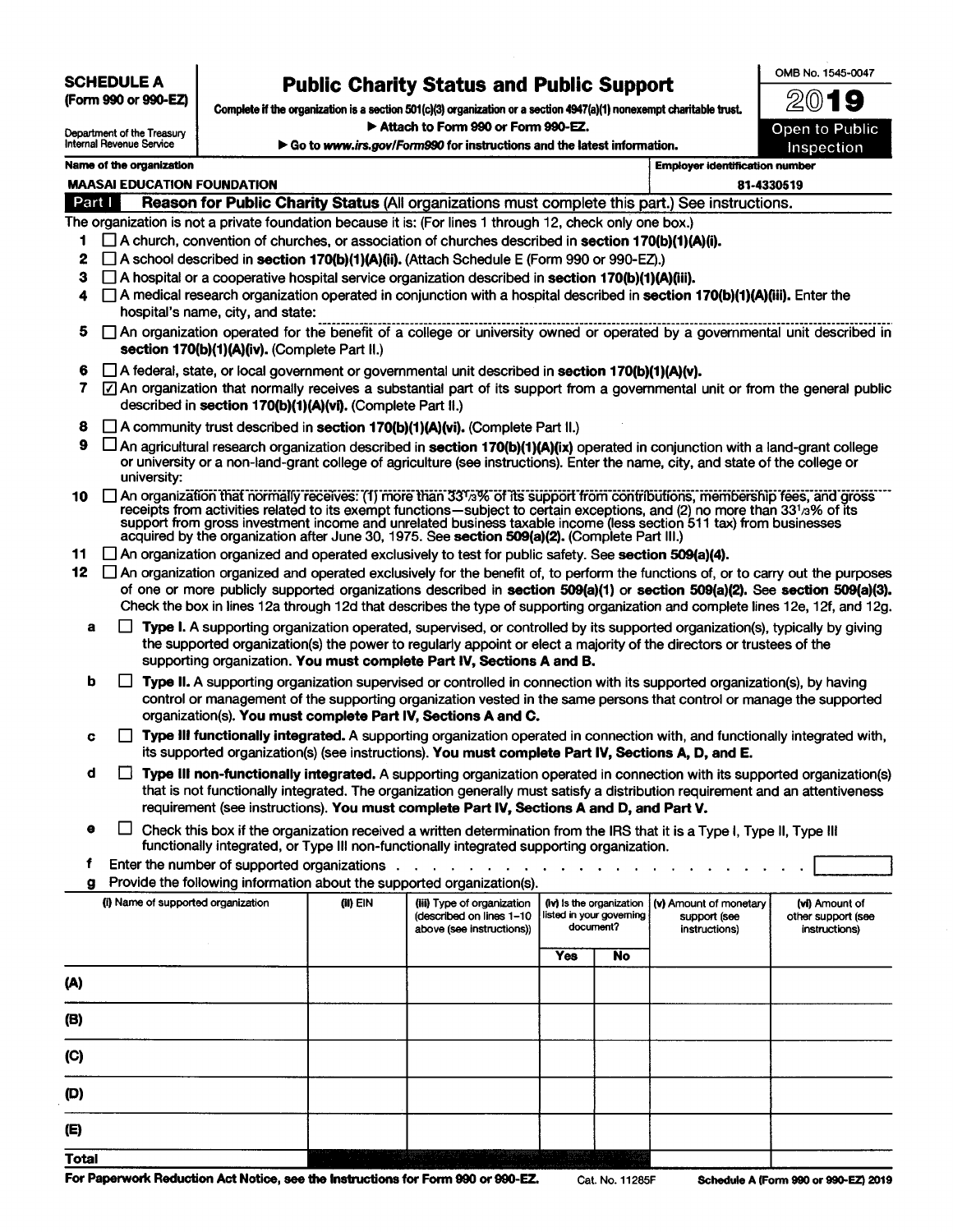**lfiill** Support Schedule for Organizations Described in Sections 170(b}(1)(A)(iv) and 170(b)(1)(A)(vi) (Complete only if you checked the box on line 5, 7, or 8 of Part I or if the organization failed to qualify under Part III. If the organization fails to qualify under the tests listed below, please complete Part III.) Section A. Public Support Calendar year (or fiscal year beginning in)  $\triangleright$  (a) 2015 (b) 2016 (c) 2017 (d) 2018 (e) 2019 (f) Total Gifts, grants, contributions, and membership fees received. (Do not include any "unusual grants." $\cdots$ . 747 26,952 108,899 88,307 224,905 2 Tax revenues levied for the organization's benefit and either paid to or expended on its behalf 0 0 0 0 0 3 The value of services or facilities furnished by a governmental unit to the organization without charge . . . .  $\Omega$ 88,307 747 26,952 108,899 224.905 4 Total. Add lines 1 through 3. . . .  $\mathbf{o}$ 5 The portion of total contributions by each person (other than a governmental unit or publicly supported organization) included on line 1 that exceeds 2% of the amount shown on line 11, column  $(f)$  . . . 112,486 6 Public support. Subtract line 5 from line 4 112,419 **Section B. Total Support** Calendar year (or fiscal year beginning in)  $\triangleright$  (a) 2015 (b) 2016 (c) 2017 (d) 2018 (e) 2019 (f) Total 7 Amounts from line 4 ... Amounts from line 4 . . . . . . 8 Gross income from interest, dividends, payments received on securities loans, rents, royalties, and income from similar sources . . . . . . .  $\mathbf{o}$  $\mathbf{o}$  $\mathbf{o}$  $\mathbf{0}$ O 9 Net income from unrelated business activities, whether or not the business is regularly carried on . . . . . 0 0 0 0 0 0 10 Other income. Do not include gain or loss from the sale of capital assets (Explain in Part VI.)  $\ldots$  . . . . .  $\mathbf 0$  $\mathbf{o}$ O  $\Omega$  $\Omega$ 11 Total support. Add lines 7 through 10 224,905 12 Gross receipts from related activities, etc. (see instructions) . . . . . . . . . . . . | 12 | 13 First five years. If the Form 990 is for the organization's first, second, third, fourth, or fifth tax year as a section 501(c)(3) organization, check this box and stop here . . . . . . . . . . . . . . . . . . . . . . . ~ 0 Section C. Computation of Public Support Percentage 14 Public support percentage for 2019 (line 6, column (f) divided by line 11, column (f)  $\ldots$ . [14] 15 Public support percentage from 2018 Schedule A, Part II, line 14 . . . . . . . . . . . 15 16a  $331/3\%$  support test-2019. If the organization did not check the box on line 13, and line 14 is  $331/3\%$  or more, check this box and stop here. The organization qualifies as a publicly supported organization  $\dots \dots \dots$ **b** 33<sup>1</sup>/<sub>3</sub>% support test-2018. If the organization did not check a box on line 13 or 16a, and line 15 is  $33^{1/3}$ % or more, check this box and stop here. The organization qualifies as a publicly supported organization  $\ldots$ . . . . . . . . .  $\blacktriangleright \Box$ 17a 10%-facts-and-circumstances test-2019. If the organization did not check a box on line 13, 16a, or 16b, and line 14 is 10% or more, and if the organization meets the "facts-and-circumstances" test, check this box and stop here. Explain in Part VI how the organization meets the "facts-and-circumstances" test. The organization qualifies as a publicly supported organization . . . . . . . . . . . . . . . . . . . . . . . . . . . . . . . . . . . . ~ D b 10%-facts-and-circumstances test-2018. If the organization did not check a box on line 13, 16a, 16b, or 17a, and line 15 is 10% or more, and if the organization meets the "facts-and-circumstances" test, check this box and stop here. Explain in Part VI how the organization meets the "facts-and-circumstances" test. The organization qualifies as a publicly supported organization . . . . . . . . . . . . . . . . . . . . . . . . . . . . . . . ..,. D

18 Private foundation. If the organization did not check a box on line 13, 16a, 16b, 17a, or 17b, check this box and see instructions . . . . . . . . . . . . . . . . . . . . . . . . . . . . . . . . . . . ~D

Schedule A (Fonn 990 or 990-EZ) 2019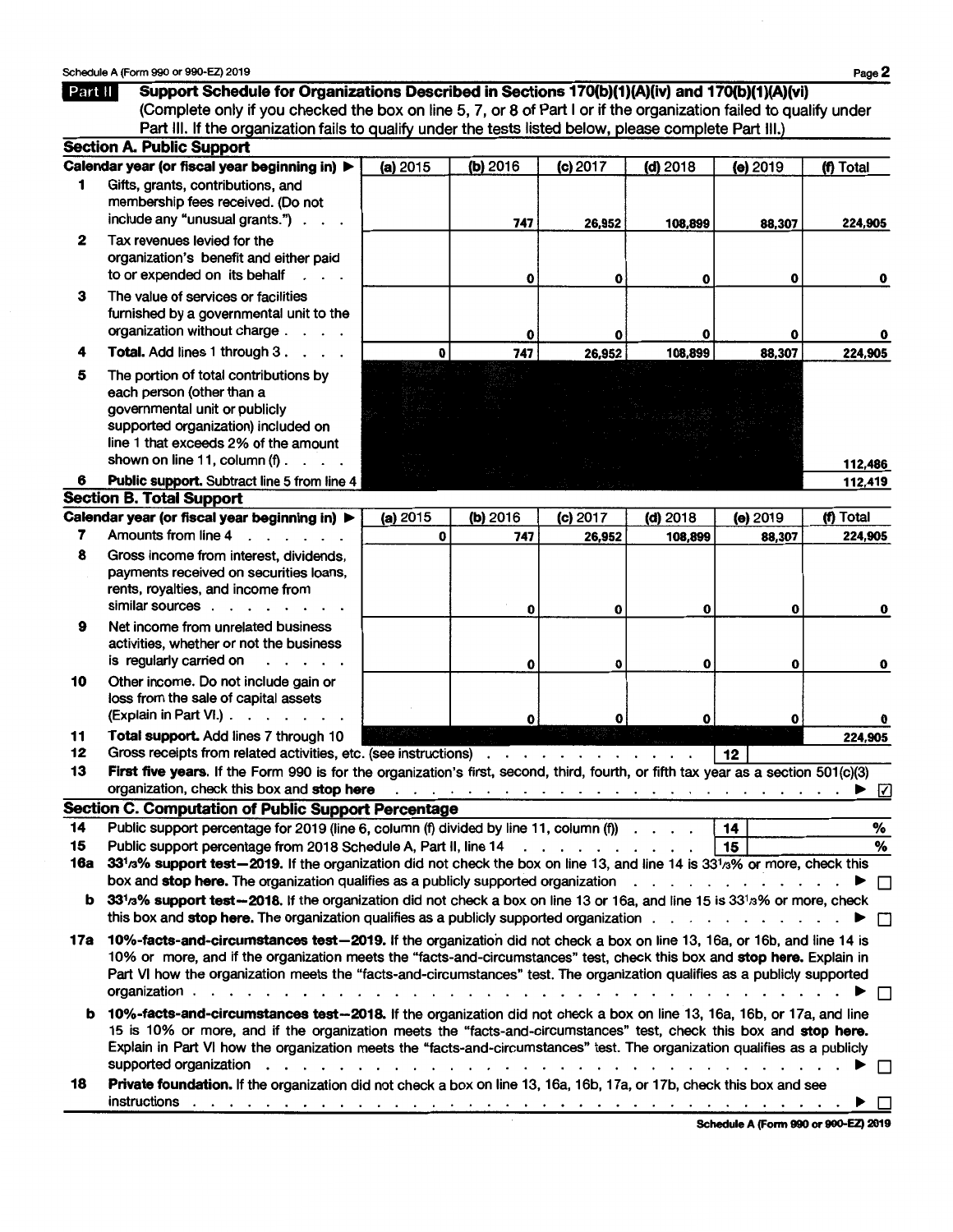**SCHEDULE O** (Form 990 or 990-EZ)

## **Supplemental Information to Form 990 or 990-EZ**

Complete to provide information for responses to specific questions on Form 990 or 990-EZ or to provide any additional information • Attach to Form 990 or 990-EZ.

▶ Go to www.irs.gov/Form990 for the latest information.

~©19

OMB No. 1545-0047

Open to Public lnspection

| Department of the Treasury<br><b>Internal Revenue Service</b> |
|---------------------------------------------------------------|
| Name of the organization                                      |

**Employer identification number** 

| <b>MAASAI EDUCATION FOUNDATION</b>                                                                                                          | 81-4330519 |
|---------------------------------------------------------------------------------------------------------------------------------------------|------------|
| Form 990-EZ, Part I, Line 10 - Grants for school construction paid to Engaruka Community Initiative Organization of \$62,517. Grants for    |            |
| scholarships paid to Engaruka Community Initiative Organization of \$19,951. Grant for scholarship paid to Luka Lekide for St. Augustine.   |            |
| University of \$700. Grant to Service Without Borders for 2019 service learning trip travel expenses - \$5138.59.                           |            |
|                                                                                                                                             |            |
| Form 990-EZ, Part I, Line 16 - Bank Fee - \$5.00; Virginia State Corporation Commission Registration Fee - \$25.00; PayPal Fees - \$111.37; |            |
| Supplies - \$148.00; Wire Transfer Fees - \$270.00.                                                                                         |            |
|                                                                                                                                             |            |
|                                                                                                                                             |            |
|                                                                                                                                             |            |
|                                                                                                                                             |            |
|                                                                                                                                             |            |
|                                                                                                                                             |            |
|                                                                                                                                             |            |
|                                                                                                                                             |            |
|                                                                                                                                             |            |
|                                                                                                                                             |            |
|                                                                                                                                             |            |
|                                                                                                                                             |            |
|                                                                                                                                             |            |
|                                                                                                                                             |            |
|                                                                                                                                             |            |
|                                                                                                                                             |            |
|                                                                                                                                             |            |
|                                                                                                                                             |            |
|                                                                                                                                             |            |
|                                                                                                                                             |            |
|                                                                                                                                             |            |
|                                                                                                                                             |            |
|                                                                                                                                             |            |
|                                                                                                                                             |            |
|                                                                                                                                             |            |
|                                                                                                                                             |            |
|                                                                                                                                             |            |
|                                                                                                                                             |            |
|                                                                                                                                             |            |
|                                                                                                                                             |            |
|                                                                                                                                             |            |
|                                                                                                                                             |            |
|                                                                                                                                             |            |
|                                                                                                                                             |            |
|                                                                                                                                             |            |
|                                                                                                                                             |            |
|                                                                                                                                             |            |
|                                                                                                                                             |            |
|                                                                                                                                             |            |
|                                                                                                                                             |            |
|                                                                                                                                             |            |
|                                                                                                                                             |            |
|                                                                                                                                             |            |
|                                                                                                                                             |            |
|                                                                                                                                             |            |
|                                                                                                                                             |            |
|                                                                                                                                             |            |
|                                                                                                                                             |            |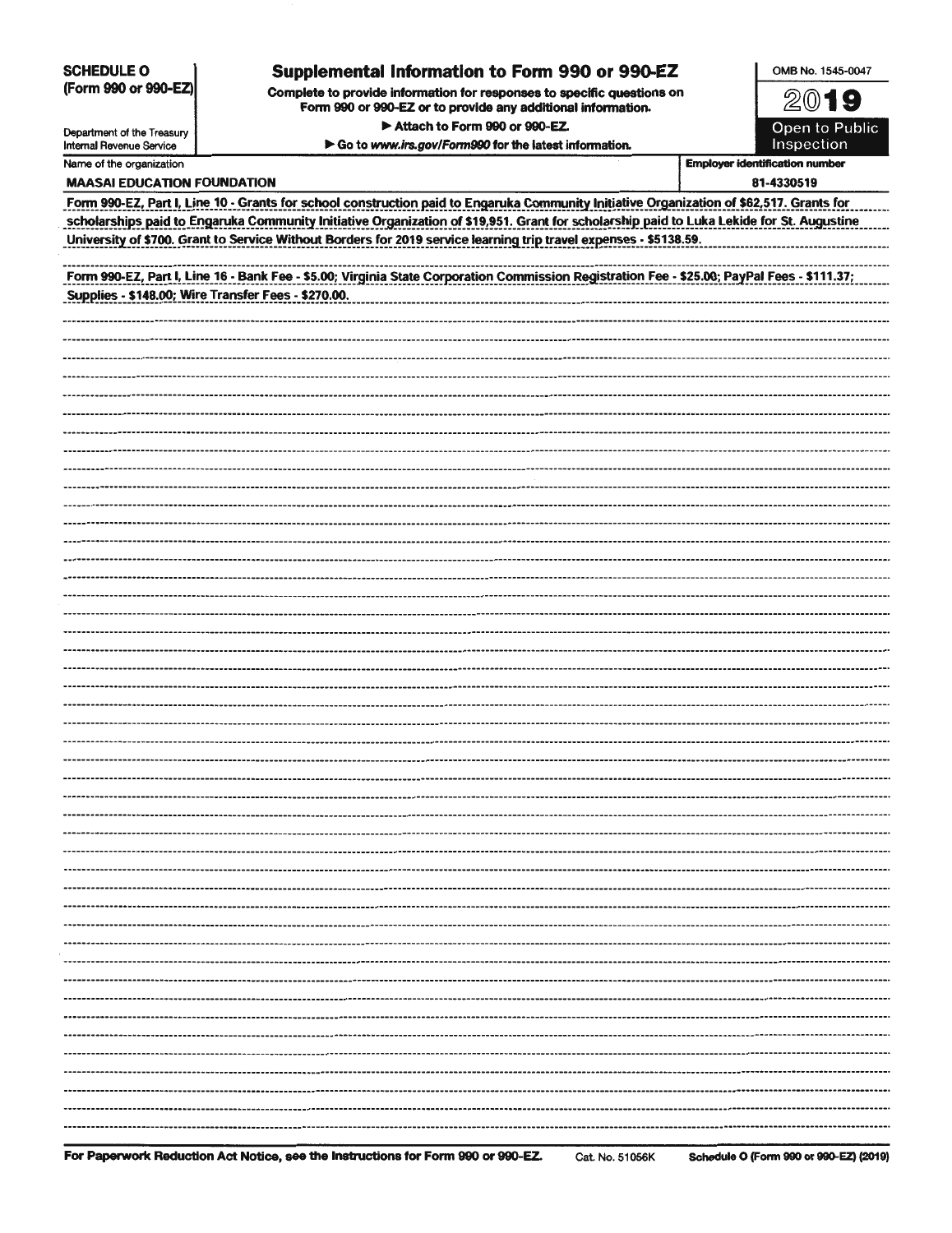### **MAASAI EDUCATION FOUNDATION**

#### EIN: **81-4330519**

**Part Ill** 

Page: 2

#### **Primary Exempt Purpose**

### **Primary Exempt Purpose**

The Maasai Education Foundation's (Foundation) mission is to improve the educational, social and economic equality of members of the Maasai ethnic group in Tanzania by enhancing the education of Maasai youth through financial and technical support of rural schools serving Maasai youth and scholarships for individual Maasai youth. The Foundation is organized exclusively for educational purposes, including, for such purposes, the making of distributions to needy individuals and organizations that qualify as exempt organizations described under Section 501 (c)(3) of the Internal Revenue Code, or corresponding section of any future federal tax code. More specifically, the Foundation supports the education of members of the Maasai ethnic group in the Arusha region of The United Republic of Tanzania (Tanzania), the mastery of the English language by Maasai children and adults, and educational exchanges between Tanzania and the United States.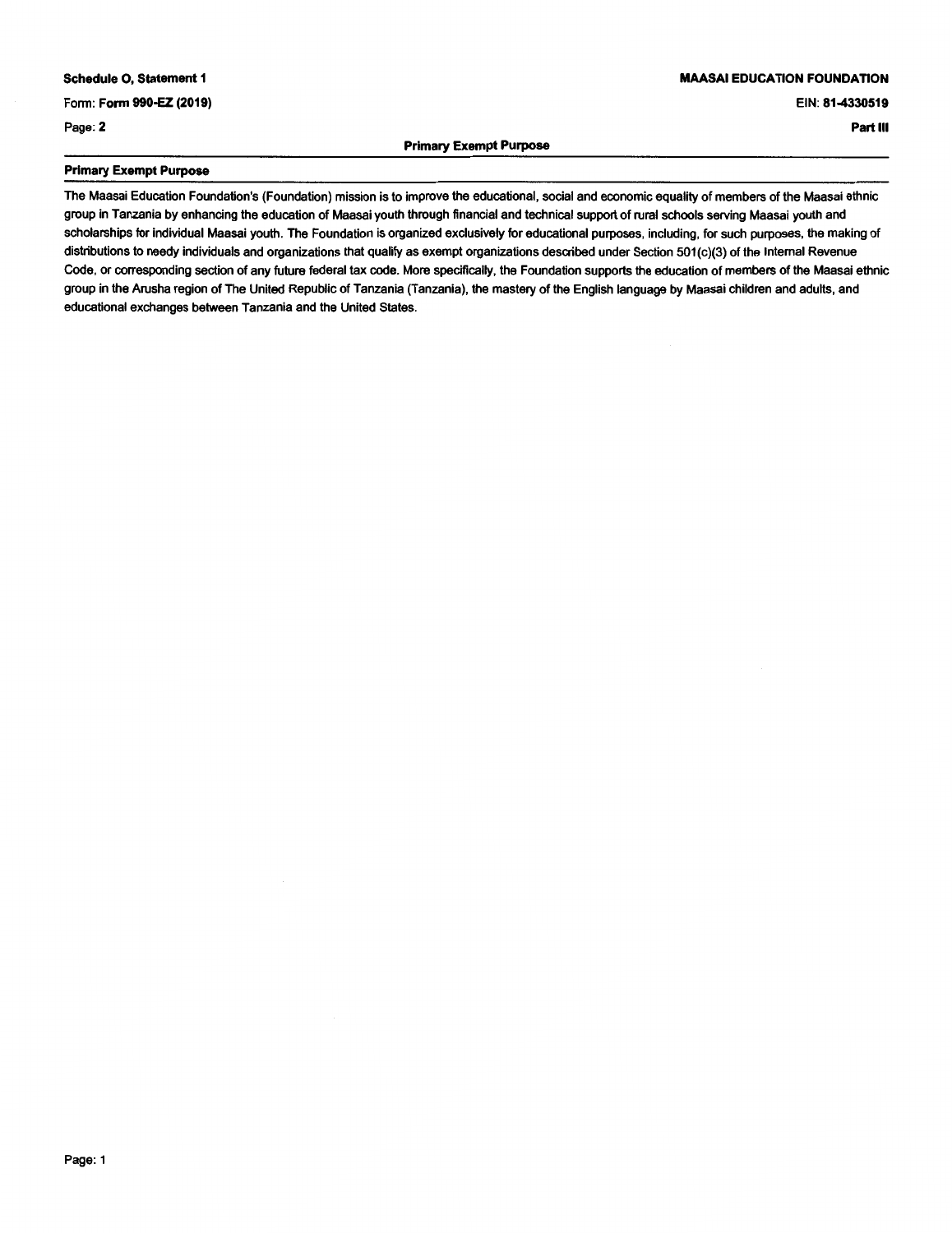| <b>Schedule O. Statement 2</b>                                                                                                                                                                                      | <b>MAASAI EDUCATION FOUNDATION</b>      |                                             |                                              |  |  |
|---------------------------------------------------------------------------------------------------------------------------------------------------------------------------------------------------------------------|-----------------------------------------|---------------------------------------------|----------------------------------------------|--|--|
| Form: Form 990-EZ (2019)                                                                                                                                                                                            |                                         |                                             | EIN: 81-4330519                              |  |  |
| Page: 2                                                                                                                                                                                                             | Part III, Line 31                       |                                             |                                              |  |  |
| <b>Other Program Service Accomplishments</b>                                                                                                                                                                        |                                         |                                             |                                              |  |  |
| <b>Description</b>                                                                                                                                                                                                  | <b>Grants And</b><br><b>Allocations</b> | <b>Includes</b><br>Foreian<br><b>Grants</b> | Program<br><b>Service</b><br><b>Expenses</b> |  |  |
| Travel support for Virginia Tech Service Without Borders student service-learning trip to Engaruka English<br>Medium Primary School, Arusha, Tanzania to assist in construction at the school (July - August 2019). | 5.139                                   |                                             | 5,139                                        |  |  |
| Total:                                                                                                                                                                                                              |                                         |                                             | 5,139                                        |  |  |

 $\overline{\phantom{a}}$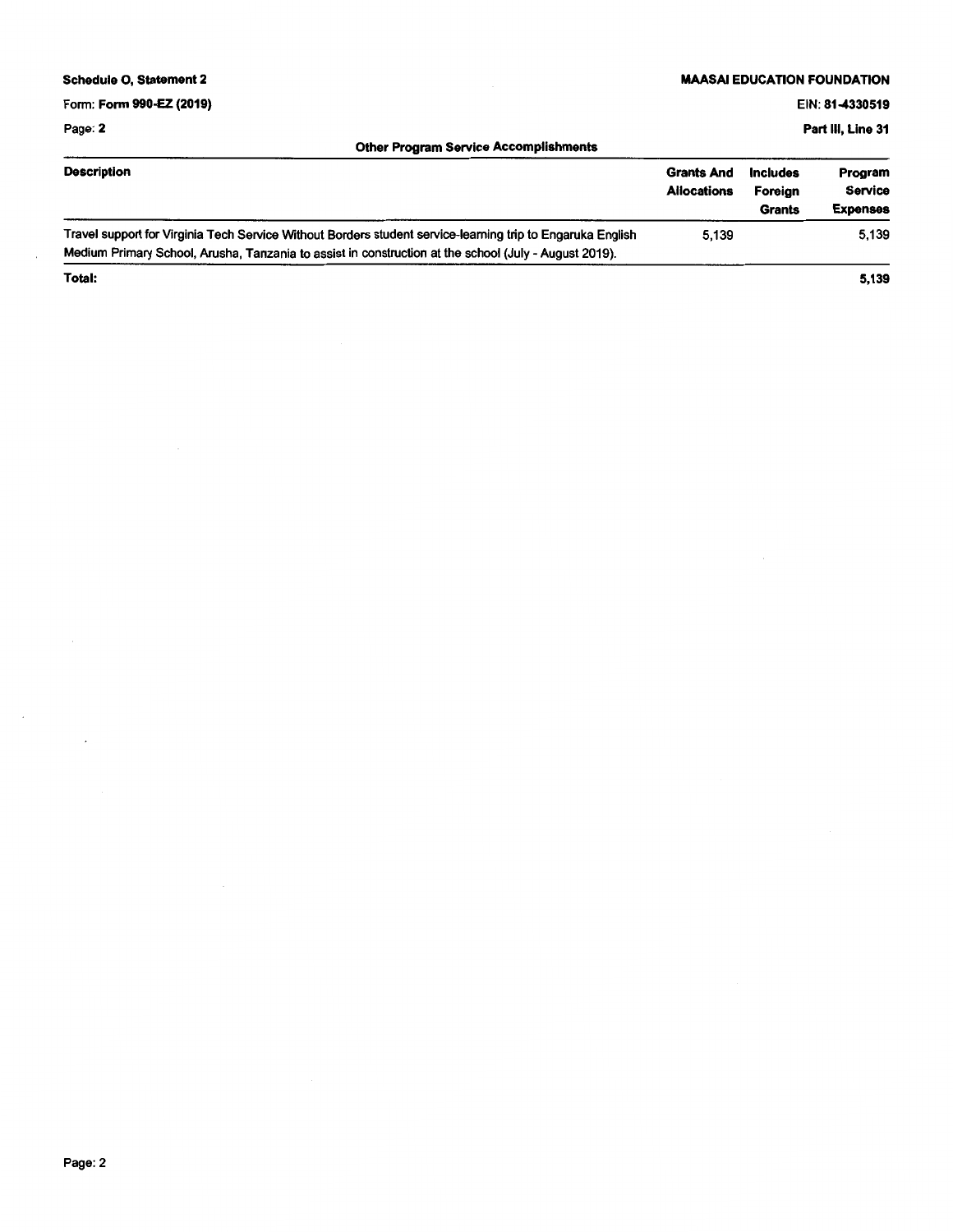**Schedule B** 

(Form 990, 990-EZ, or990-PF)

Department of the Treasury Internal Revenue Service

# **Schedule of Contributors**

OMB No. 1545-0047

~@19

.,. Attach to Form 990, Form 990-EZ, or Form 990-PF. ▶ Go to www.irs.gov/Form990 for the latest information.

| Name of the organization           | <b>Employer identification number</b> |
|------------------------------------|---------------------------------------|
| <b>MAASAI EDUCATION FOUNDATION</b> | 81-4330519                            |
| Organization type (check one):     |                                       |

| <b>Filers of:</b>  | <b>Section:</b>                                                                  |
|--------------------|----------------------------------------------------------------------------------|
| Form 990 or 990-EZ | $\boxed{\check{\phantom{1}}}$ 501(c)( 3 ) (enter number) organization            |
|                    | $\Box$ 4947(a)(1) nonexempt charitable trust not treated as a private foundation |
|                    | 527 political organization<br>LL                                                 |
| <b>Form 990-PF</b> | 501(c)(3) exempt private foundation<br>II.                                       |
|                    | 4947(a)(1) nonexempt charitable trust treated as a private foundation<br>L L     |
|                    | 501(c)(3) taxable private foundation<br>$\mathsf{L}$                             |
|                    |                                                                                  |

Check if your organization is covered by the General Rule or a Special Rule. Note: Only a section 501(c)(7), (8), or (10) organization can check boxes for both the General Rule and a Special Rule. See instructions.

### General Rule

0 For an organization filing Form 990, 990-EZ, or 990-PF that received, during the year, contributions totaling \$5,000 or more (in money or property) from any one contributor. Complete Parts I and II. See instructions for determining a contributor's total contributions.

#### Special Rules

- $\square$  For an organization described in section 501(c)(3) filing Form 990 or 990-EZ that met the 331/3% support test of the regulations under sections 509(a)(1) and 170(b)(1)(A)(vi), that checked Schedule A (Form 990 or 990-EZ), Part II, line 13, 16a, or 16b, and that received from any one contributor, during the year, total contributions of the greater of (1) \$5,000; or (2) 2% of the amount on (i) Form 990, Part VIII, line 1 h; or (ii) Form 990-EZ, line 1. Complete Parts I and II.
- For an organization described in section 501(c)(7), (8), or (10) filing Form 990 or 990-EZ that received from any one contributor, during the year, total contributions of more than \$1,000 exclusively for religious, charitable, scientific, literary, or educational purposes, or for the prevention of cruelty to children or animals. Complete Parts I, II, and Ill.
- $\square$  For an organization described in section 501(c)(7), (8), or (10) filing Form 990 or 990-EZ that received from any one contributor, during the year, contributions exclusively for religious, charitable, etc., purposes, but no such contributions totaled more than \$1,000. If this box is checked, enter here the total contributions that were received during the year for an exclusively religious, charitable, etc., purpose. Don't complete any of the parts unless the General Rule applies to this organization because it received nonexclusively religious, charitable, etc., contributions totaling \$5,000 or more during the year  $\cdots$  . . . . . . . . . . . . . . . . .  $\blacktriangleright$  \$

Caution: An organization that isn't covered by the General Rule and/or the Special Rules doesn't file Schedule 8 (Form 990, 990-EZ, or 990-PF), but it must answer "No" on Part IV, line 2, of its Form 990; or check the box on line H of its Form 990-EZ or on its Form 990-PF, Part I, line 2, to certify that it doesn't meet the filing requirements of Schedule 8 (Form 990, 990-EZ, or 990-PF).

For Paperwork Reduction Act Notice, see the Instructions for Fonn 990, 990-EZ, or 990-PF. Cat. No. 30613X Schedule B (Form 990, 990-EZ, or 990-PF) (2019)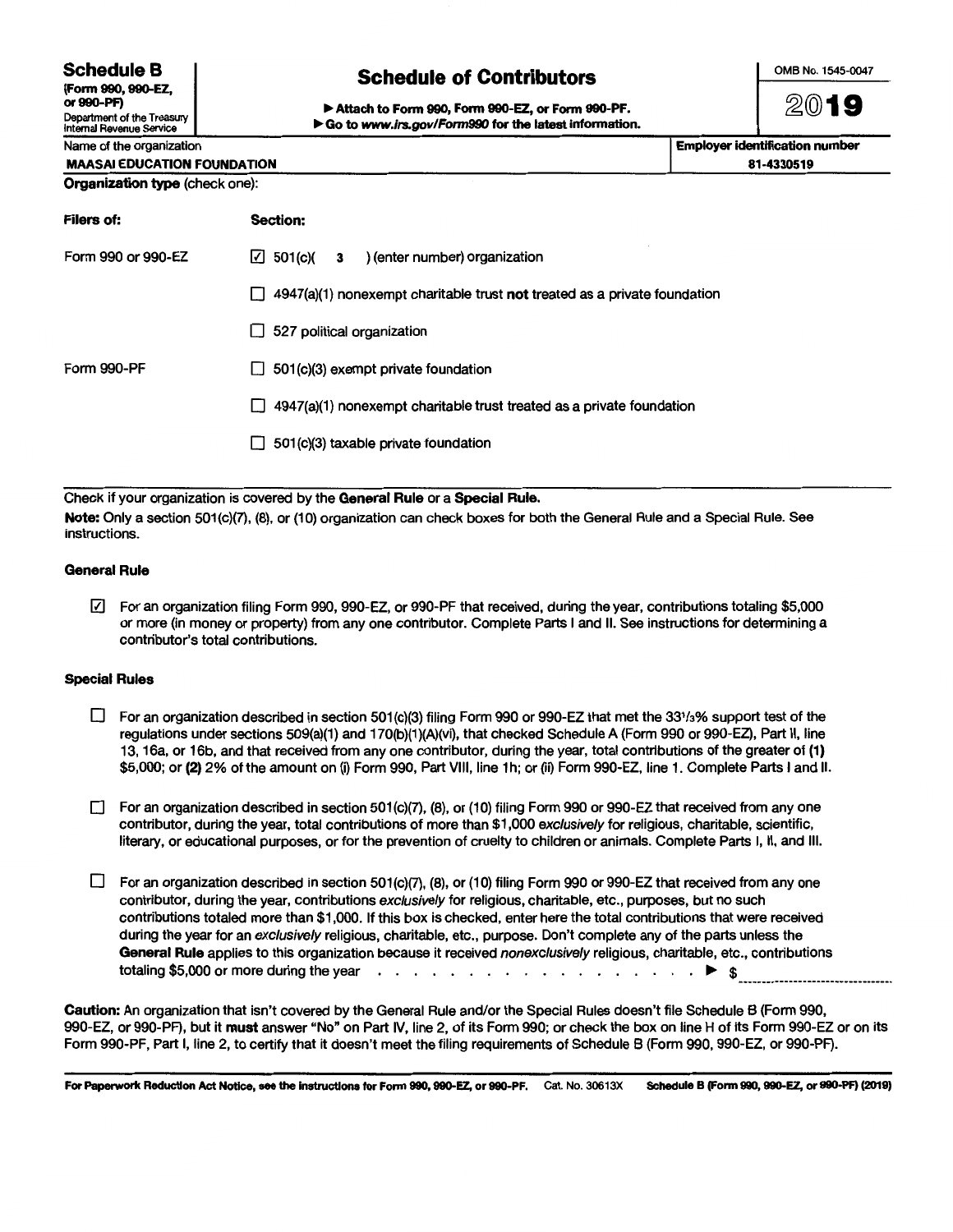## Schedule B (Form 990, 990-EZ, or 990-PF) (2019) Page 1 of 1 of Part I

Name of organization

MAASAI EDUCATION FOUNDATION

Employer identification number

| 81-4330519 |  |
|------------|--|
|            |  |

| Part I       | Contributors (see instructions). Use duplicate copies of Part I if additional space is needed.                                       |                                              |                                                                                                                           |
|--------------|--------------------------------------------------------------------------------------------------------------------------------------|----------------------------------------------|---------------------------------------------------------------------------------------------------------------------------|
| (a)<br>No.   | (b)<br>Name, address, and ZIP + 4                                                                                                    | (c)<br><b>Total contributions</b>            | (d)<br>Type of contribution                                                                                               |
| $\mathbf{1}$ | <b>Crane Family Foundation</b><br>330 West Spring Street<br>Suite 200<br>------------------------------------<br>Columbus, OH, 43215 | \$<br>20,000                                 | <b>Person</b><br>⊻<br><b>Payroll</b><br>П<br><b>Noncash</b><br>(Complete Part II for<br>noncash contributions.)           |
| (a)<br>No.   | (b)<br>Name, address, and $ZIP + 4$                                                                                                  | $\overline{c}$<br><b>Total contributions</b> | (d)<br>Type of contribution                                                                                               |
| $\mathbf{2}$ | <b>Service Without Borders</b><br>345 Woods Lane<br>Newport, VA, 24128                                                               | \$<br>12,110                                 | Person<br>☑<br>П<br><b>Payroll</b><br><b>Noncash</b><br>П<br>(Complete Part II for<br>noncash contributions.)             |
| (a)<br>No.   | (b)<br>Name, address, and $ZIP + 4$                                                                                                  | (c)<br><b>Total contributions</b>            | (d)<br>Type of contribution                                                                                               |
| 3            | <b>Theo Dillaha and Rebecca Caldwell</b><br>--------------------------------<br>Newport, VA, 24128                                   | \$<br>11,577                                 | ☑<br><b>Person</b><br><b>Payroll</b><br>П<br><b>Noncash</b><br>П<br>(Complete Part II for<br>noncash contributions.)      |
| (a)<br>No.   | (b)<br>Name, address, and ZIP + 4                                                                                                    | $\overline{c}$<br><b>Total contributions</b> | (d)<br><b>Type of contribution</b>                                                                                        |
| 4            | <b>Network for Good</b><br>1140 Connecticut Ave NW<br>700<br>Washington DC, DC, 20036                                                | \$<br>7,650                                  | ☑<br><b>Person</b><br><b>Payroll</b><br>$\Box$<br>□<br><b>Noncash</b><br>(Complete Part II for<br>noncash contributions.) |
| (a)<br>No.   | (b)<br>Name, address, and ZIP + 4                                                                                                    | (c)<br><b>Total contributions</b>            | (d)<br>Type of contribution                                                                                               |
|              |                                                                                                                                      | \$                                           | Person<br>Payroll<br><b>Noncash</b><br>(Complete Part II for<br>noncash contributions.)                                   |
| (a)<br>No.   | (b)<br>Name, address, and ZIP + 4                                                                                                    | (c)<br><b>Total contributions</b>            | (d)<br>Type of contribution                                                                                               |
|              |                                                                                                                                      | \$                                           | <b>Person</b><br><b>Payroll</b><br><b>Noncash</b><br>(Complete Part II for<br>noncash contributions.)                     |

Schedule B (Fonn 990, 990-EZ, or 990-PF) (2019)